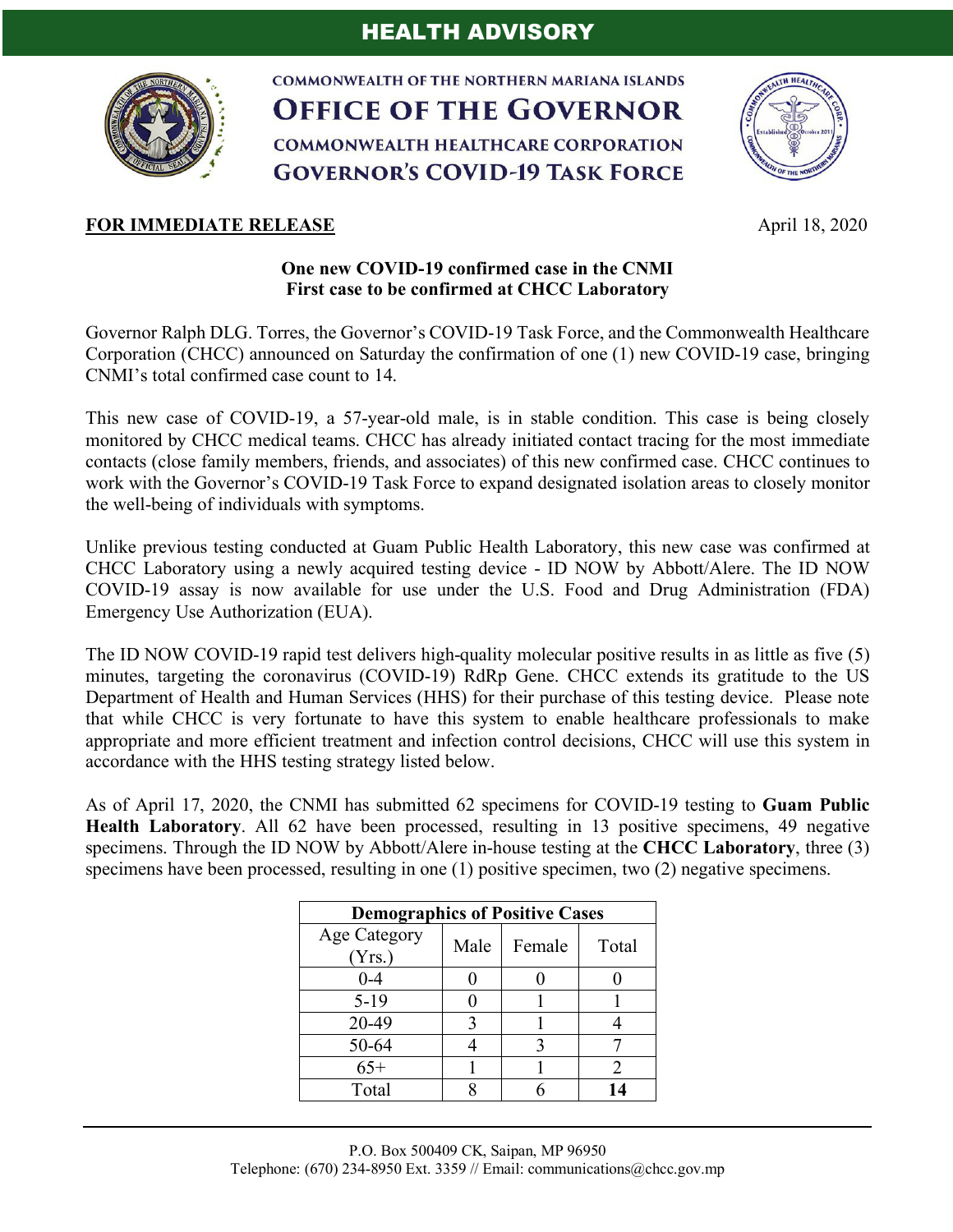# **Guide to understanding COVID-19 testing**

There are different tests for COVID-19, and more tests are being developed every day. To decide which test to use, medical providers must factor in the circumstance of the patient, the availability of these test types, the characteristics and limitations of the test, and whether the test is FDA approved.

### **Who gets tested?**

At this time, providers are using the US Department of Health and Human Services (HHS) COVID-19 Testing Strategy. This prioritizes testing for:

### **Priority 1**

• Patients and healthcare facility workers with symptoms at the hospital or alternate care sites

### **Priority 2**

- Patients in long-term care facilities with symptoms
- Patients 65 years of age or older with symptoms
- Patients with underlying conditions with symptoms
- First responders with symptoms

#### **Priority 3**

- Critical infrastructure workers with symptoms
- Individuals who do not meet any of the above categories with symptoms
- Healthcare facility workers and first responders
- Individuals with mild symptoms in communities experiencing high numbers of COVID-19 hospitalizations.

### **STAY AT HOME, STOP THE SPREAD**

The Governor's COVID-19 Task Force and CHCC continue to encourage residents within the Marianas to practice social distancing, which means avoiding close contact with people in order to avoid catching the virus yourself and to avoid passing it on to others.

- Stay home as much as possible. Avoid unnecessary travel or public places.
- Avoid social gatherings in groups of more than 10.
- Pick up food through drive-thru, take-out, or delivery options.
- Only one healthy adult from the household should run necessary errands, such as getting groceries or picking up medications. Leave children, elderly, and other vulnerable people at home as much as possible. When returning home from an errand, wash your hands before doing anything else.
- Older adults and people with chronic medical conditions are at higher risk of getting very sick from this illness. People at high risk should stay at home as much as possible.
- Create a household plan of action https://www.cdc.gov/coronavirus/2019-ncov/prepare/checklisthousehold-ready.html
- Ensure a 30-day supply of all medicines.

Continue good hand hygiene:

- Wash your hands for at least 20 seconds with soap and water, avoid touching your face, cover coughs and sneezes with a tissue or your sleeve.
- Use an alcohol-based hand sanitizer if soap and water are not readily available.